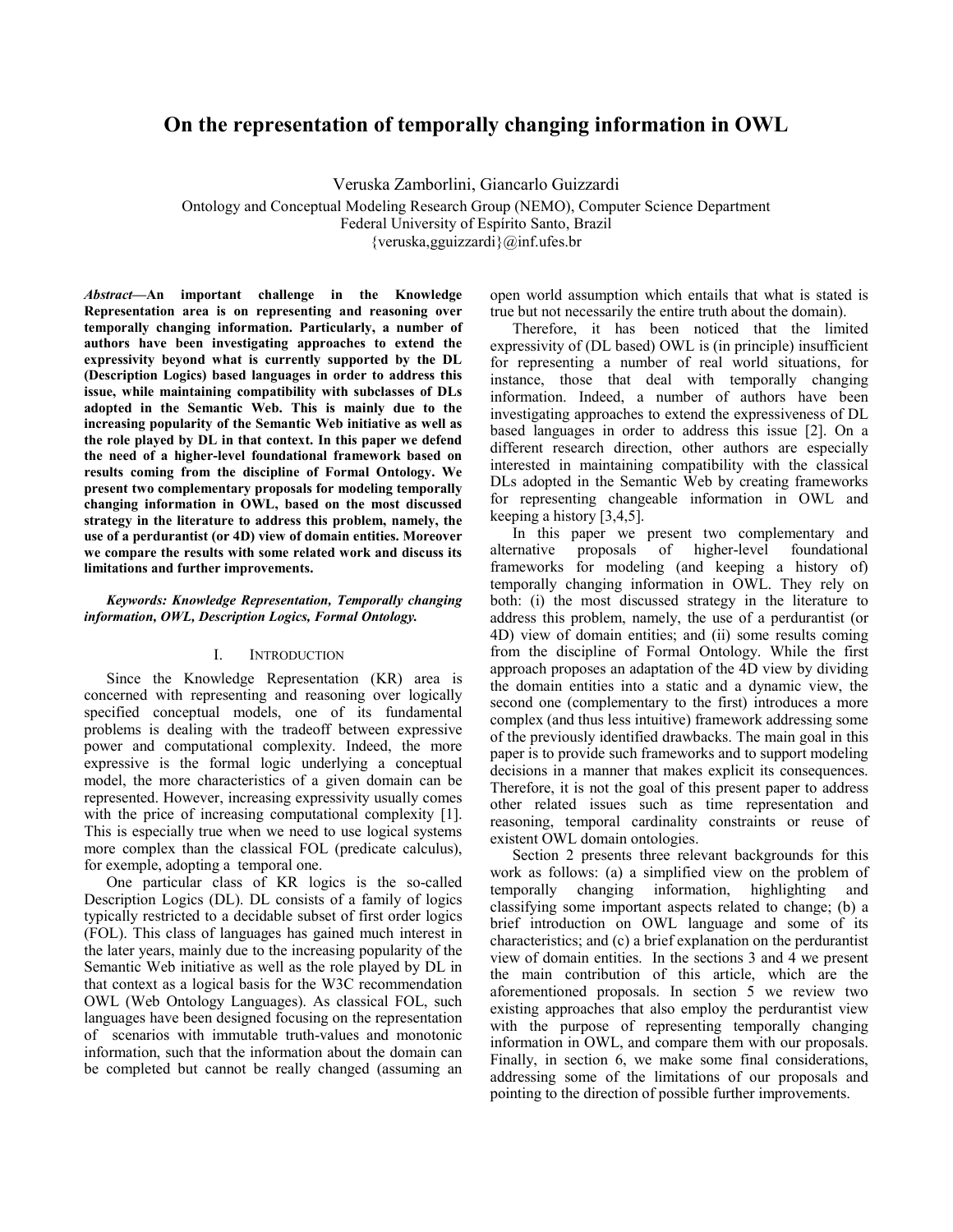## II. BACKGROUND

#### *A. The Problem of Temporally Changing Information*

The UML example model presented in Figure 1 (termed as *running example* in the remainder of this text) illustrates some important change aspects that may be differentiated in order to be properly represented in OWL. This model represents a situation in which a person, who can be a man or a woman, is identified by its name. Moreover, he/she can have a social security number (ssn) that cannot change. He/she has an age that change annually, and can also be referred by one or more nicknames that may change along his/her life. Finally, a man can get married to only one woman per time (and vice-versa), thus, becoming husband and wife, respectively.

We distinguish here three sources of changes: attributes, relations, and class instantiation. Regarding attributes and relations (also called properties), we can (roughly) classify them under two orthogonal dimensions: necessary (mandatory) versus contingent (optional); mutable versus immutable. The former distinction refers to the need for an object to bear that property, regardless its value. It is represented in the model by the cardinality restriction (the minimum cardinality must be greater or equal one). For example, the *name* and *age* attributes, as well as all relations in this model are mandatory, while the *ssn* and *nickname* attributes are optional. In contrast, the latter distinction refers to the mutability of the property value, once it is instantiated (mandatorily or not). The immutable case is represented in the model by a *readOnly* label besides the correspondent immutable association end or attribute; otherwise, if no label is used then the property is considered mutable. For instance, the *name* and *ssn* attributes are immutable, as well as the association ends of the *mediates* relations, in the sense that a certain *marriage* instance cannot mediate a *husband* or *wife* different from those to which it is initially linked; in contrast, the *age* and *nickname* attributes are mutable. The same can be said for the *marriedTo* and *isMediatedBy* relations in the sense that a certain husband (or wife) can be married to a different wife (or husband) in different situations by virtue of being mediated by different *marriage* instances.

On the other hand, regarding class changing (though it is not put clearly in UML), some class instantiations must always hold for its individuals, while others do not necessarily have to. For example, the *Person*, *Man*, *Woman* and *Marriage* classes in this model are such that its instances cannot cease to instantiate them without ceasing to exist. In contrast, the instances of *Husband*, *Wife*, Student or Child classes can instantiate them just contingently<sup>1</sup>. Supposing *John* is an instance of the *Person* class, he will never cease to instantiate it unless he ceases to exist. However, *John* can become an instance of the *Husband* class and cease to instantiate it without ceasing to exist, i.e., without loosing his identity. In this example, we assume that being a instance of *Man* and being related to a *Wife* via the *marriedTo* relation are necessary and sufficient conditions for someone to be a





Figure 1. UML example model.

*Husband*. Analogously, being an instance of *Woman* and being related to a *Husband* are the sufficient and necessary conditions for someone to instantiate *Wife* class. As a consequence, in the previous example, *John* is part of a pair which instantiates the relation *marriedTo* (together with his wife) iff he is an instance of *Husband*. In this sense, we can observe that a change on an instance of the relation *marriedTo* also implies a change on the instantiation of the classes *Husband* or *Wife* by the related individuals (and viceversa). To put it simply, if the pair 〈*John*, *John*´s wife〉 cease to instantiate the relation *marriedTo*, *John* and *John*´s wife also cease to instantiate the classes *Husband* and *Wife*, respectively (and vice-versa).

Furthermore, we say that when the participation on a relation is necessary/mandatory for an individual, we have a case of a dependence relation. We consider here two cases of dependence, namely, generic and specific dependence. An example of the former is the *isMediatedBy* relation, which defines a generic dependence between a certain instance of *Husband* and a generic instance of *Marriage*. An example of the latter is the existential dependence relation between a particular instance of *Marriage* and the particular instances of *Husband* and *Wife* that it mediates. In other words, a generic dependence can be seen as a relation between an in individual  $X$  and a type  $T$  such that  $X$  is dependent on being related (via a proper relation at hand) with any instance of T. In contrast, a specific dependence relation is one between two individuals X and Y such that X needs to be related to that specific individual Y. In another way of seeing this distinction, the individual in the association end opposite to X in a generically dependence relation can be changed (as long as the new related element instantiates type T), but it cannot be changed in the case of a specific dependence relation. Finally, when the dependence relation holds in both directions between two classes, we say they are mutually dependent. For example, *Husband* and *Wife* classes are mutually dependent. Particularly, if the mutual dependence is existential (specific), we say the classes are mutually existentially dependent.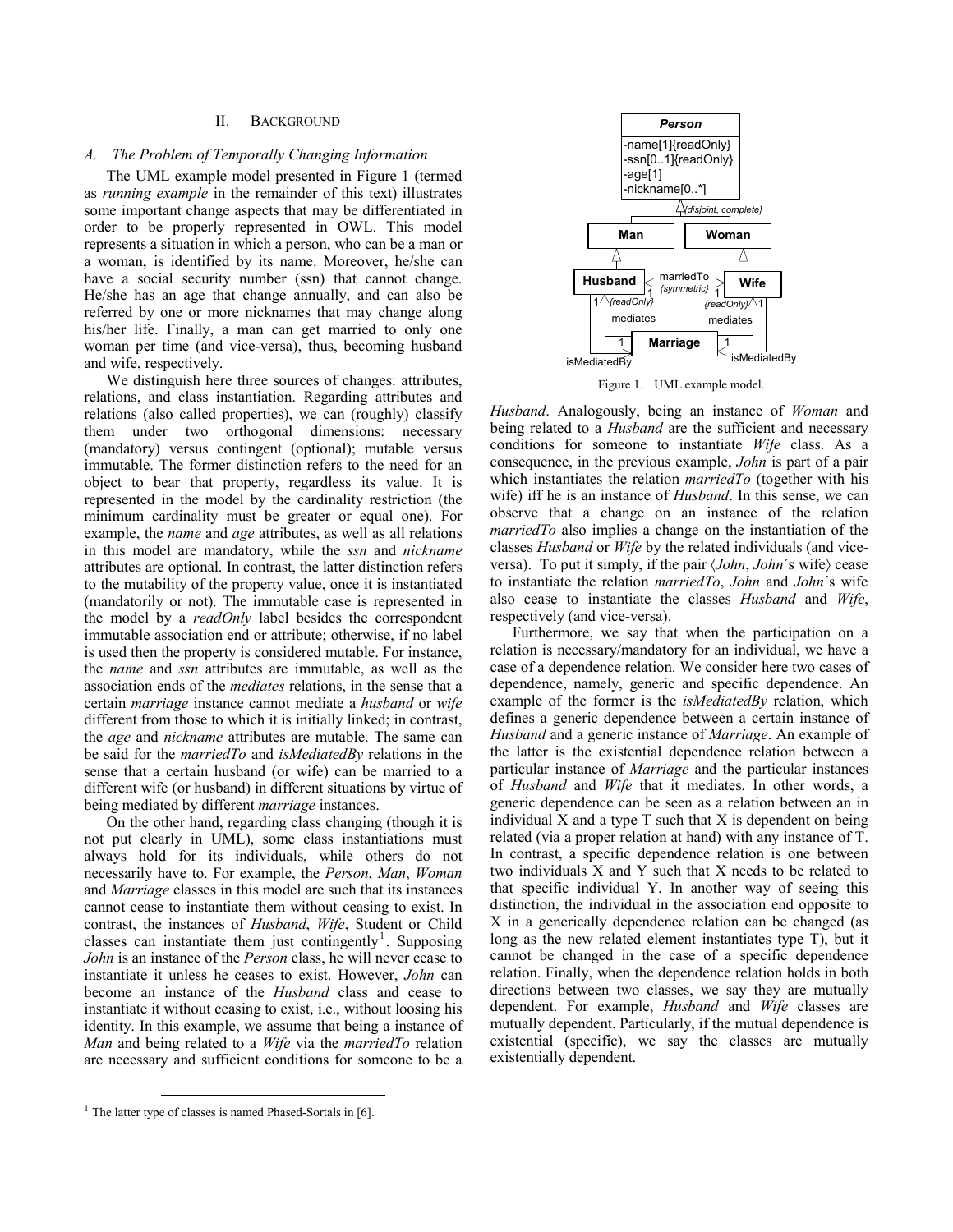Therefore, we can summarize the aspects related to change discussed here in terms of the following metaproperties: (i) **necessity/contingency**: whether the instantiation of a property or class is necessary or contingent for individuals of a certain class; (ii) **mutability**: whether a specific value for a relation (association end) or an attribute can be subject to change (or not) for individuals of a certain class; and (iii) **dependence**: whether the participation of individuals of certain class on a relation is said to be necessary and either (a) the value of its relata is mutable (generic dependence); or (b) the value of its relata is immutable (specific/existential dependence). Once more, when a dependence relation holds between the relata in both directions, it characterizes what is termed a case of mutual dependence, particularly called mutual existential dependence if the dependence is specific in both directions..

## *B. OWL (Web Ontology Language)*

The OWL (Web Ontology Language) is a well known formal language for representing ontologies on the Semantic Web. In this work we are particularly interested in its DL based variants [7]. Besides its fundamental characteristic of decidability, an important characteristic of this language is monotonicity. Intuitively, in a monotonic logical system the addition of new information/premises must not interfere in the information that has been previously derived. In other words, what is true in one situation must remain true regardless any addition of information to the model. Languages such as OWL are typically designed for representing static situations, such that the information about a domain can be completed but cannot be really changed (assuming the open world assumption which entails that what is stated is true but not necessarily the entire truth about a domain). In particular, the instantiation of a class or relation cannot be retracted, except through external intervention. For example, once an OWL model represent that *John* being 28 years old instantiates the class *Husband*, this information cannot be changed.

In order to favor the understanding of the OWL specifications used along this article, we employ an UMLlike visual schema that only covers a fragment of the OWL representation capabilities, but that is enough for the discussion conducted here. The Figure 2 exemplifies how such an UML-like schema can be represented in OWL using the so-called *Manchester Syntax*. We emphasize that a class that has a generalization set characterized as *disjoint* and *complete* must have as equivalent class the disjunction of the correspondent subclasses. Therefore, we consider this class as being an *abstract class*, since each of its instances is supposed to belong to (at least) one of its subclasses.

## *C. Perdurantism*

In the philosophical literature, there are two classical views that reflect different modes of classifying entities with respect to their relation to time. These are named Endurantism and Perdurantism [8]. According to Varzi in [9], the former theory argues that "*things as persons, rocks, and tables are three-dimensional continuants that literally persist through time in spite of the many qualitative changes* 



| SubClassOf: Person,<br>marriedTo only Man           | EquivalentTo: marriedTo some Man<br>SubClassOf: Woman |
|-----------------------------------------------------|-------------------------------------------------------|
| DisjointWith: Man                                   |                                                       |
| Class: Man                                          | Class: Husband                                        |
| <b>SubClassOf: Person.</b><br>married To only Woman | EquivalentTo: marriedTo some Woman<br>SubClassOf: Man |
| DisjointWith: Woman                                 |                                                       |
| <b>ObjectProperty:</b> marriedTo                    | <b>DataProperty:</b> hasName                          |
| <b>Characteristics</b> : Functional,                | <b>Characteristics:</b> Functional                    |
| Symmetric                                           | <b>Domain: Person</b>                                 |
| Domain: Person                                      | Range: Person                                         |
| Range: Person                                       |                                                       |

Figure 2. Example of mapping from UML-like shema into OWL.

*that they may undergo*". In such theory, a continuant such as a person is fundamentally different from what is named a perdurant (or process). The former is said wholly present whenever it exists, whilst the latter has temporal parts that unfold in time. Examples of perdurants include a birthday party, a business process, a football game and the Second World War. Moreover, in this view, perdurants cannot genuinely change. It means that if a perdurant P has a property x in time t1 and another (possibly contradictory) property y in time t2 then there are temporal parts TP1 and TP2 of P such that: (i) TP1 happens in t1 and has property  $x$ ; (ii) TP2 happens in t2 and has property y.

Contrary to the endurantist stance, a perdurantist<sup>2</sup> view eliminates the distinction between continuants and perdurants by defending that: "*ordinary objects such as persons, rocks, or tables are not continuants; they are perdurants. They have spatial as well as temporal parts, or stages, and to say of such objects that they persist through time is to say that they have different parts that exist at different times. So on this view the person in front of me now is not John Doe in his entirety. It is only a temporal part of John, just as I am not exposed to his whole life but only to its current stage. (In this sense, ordinary objects are not distinct from events, which also extend over time.)*" [9]. Thus, entities that otherwise would be seen as 3D continuants are taken in a perdurantist stance as the so-called perdurantist worm, since in the latter theory all entities can be seen as four dimensional "space-time worms" whose temporal parts are slices (snapshots) of the worm.

<sup>&</sup>lt;sup>2</sup> There are two different views in the perdurantist theory, namely worm and stage view. The description presented here addresses the former, since the latter is out of the scope of this work. For a more elaborated discussion on this issue, the reader can refer to [9].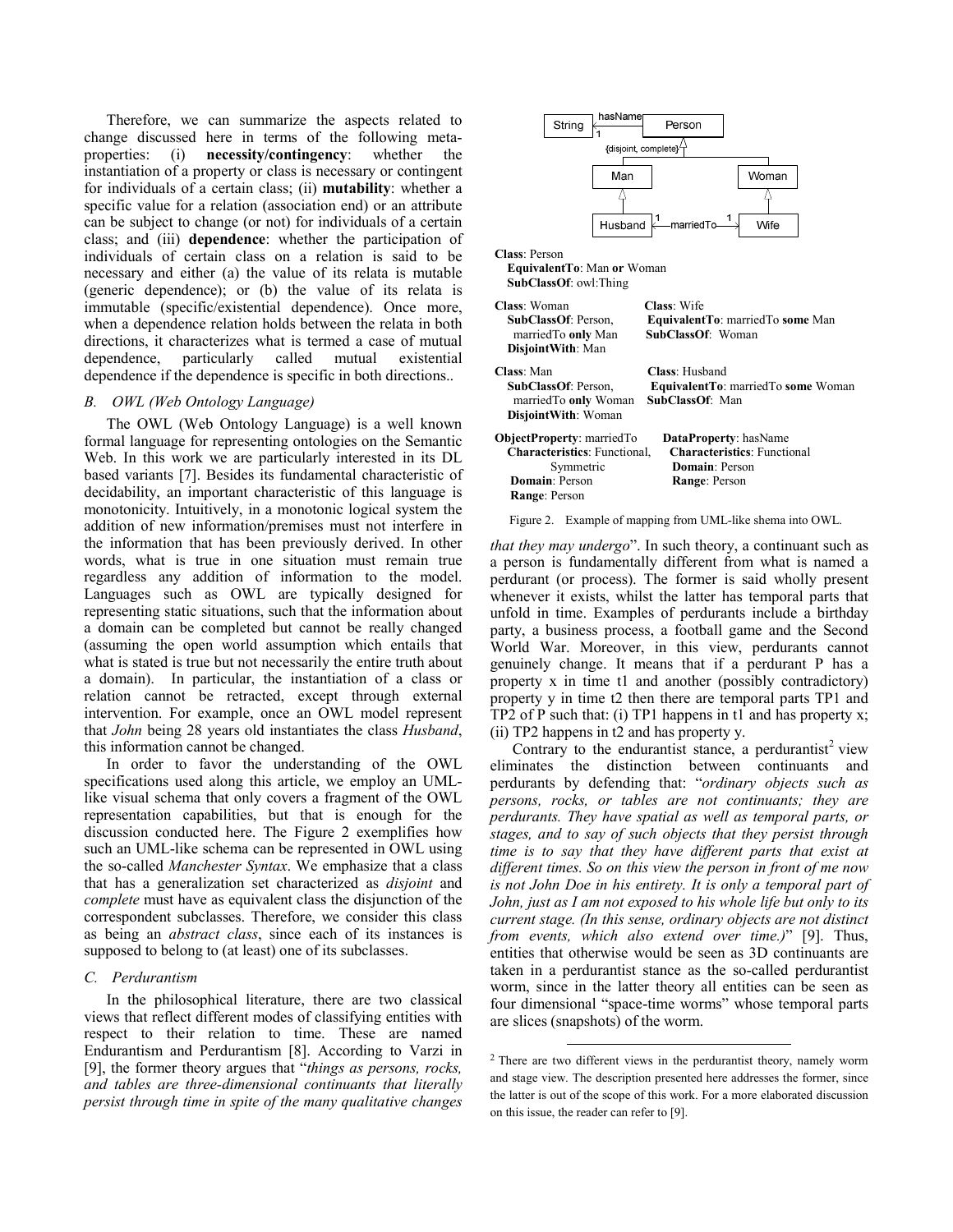Figure 3 illustrates this idea of representing a 3D continuant with a fourth temporal dimension. In this example an individual called John is represented as being extended in an extra time dimension, composing a 4D object also called space-time worm whose slices are snapshots of John during his life (also said its temporal parts or time slices).



Figure 3. Ilustrative schema of a 4D object (space-time worm).

## III. FIRST PROPOSAL – INDIVIDUAL CONCEPTS AND **RIGIDITY**

In this first proposal we take into account the ontological notions of **individual concept** and **rigidity**. The former, first introduced by Leibniz, refers to a singleton characteristic (or set of characteristics) that only holds for one individual, and also holds for it whenever it exists [6]. These characteristics, said essential (i.e., necessary and immutable), define the identity of an individual. For example, suppose the proper name of a person (in a Kripkean sense) carries his/her identity [10]. Thus, the property of being John holds for a single instance and also holds for him whenever he exists. Moreover, an individual concept allows mapping to its snapshots (or time slices) whenever it exists. In the previous example, the John's name allows one to refer to him in his childhood or adolescence.

On the other hand, rigidity refers to a meta-property of a concept/class such that (i) a rigid class is that whose instances must always instantiate it (e.g., an instance of *Person* cannot cease to be a person without ceasing to exist), whilst a non-rigid class is that whose instances contingently instantiate it (e.g., an instance of *Husband* can cease to be its instance and still remain existing) [6]. In the running example, *Person*, *Man*, *Woman* and *Marriage* are rigid classes while *Husband* and *Wife* are non-rigid ones.

Although we adopt the perdurantist worm view (in which the whole individual is considered as a four dimensional "space-time worm" whose temporal parts are slices of the worm) we consider here that an individual is divided into two views: a static and a dynamic one. While the former regards the individual concept (i.e. the immutable set of properties that defines the individual's identity), the latter regards the changeable part of the individual's snapshots or time slices, that represent different moments in its history<sup>3</sup>. These two views for individual reflect two levels of information representation: (i) a static level that comprises the rigid classes, the necessary and immutable attributes, and



the relations that determine mutual existential dependence; and (ii) a dynamic level that comprises the non-rigid classes, the contingent or mutable properties, and also the relations that do not determine mutual existential dependence. For example, even though the *mediates* relation is necessary and immutable for every instance of *Marriage*, it cannot be represented in the static level, since it is not immutable in the inverse direction, i.e. an instance of *Husband* can change the instance of *Marriage* it is related to.

Figure 4 presents a situation that illustrates the two views or levels aforementioned. It represents that John gets married to Mary when they are 27 and 26 years old respectively, and that they get divorced one year later. The ellipses at the top represent the individual concepts while the cylinders represent the changeable part of the space-time worm. The darker ellipses represent time slices in the moments when some change takes place. According to the running example, the horizontal arrows represent the *isMediatedBy* property that holds during the entire existence of the *Marriage* instance (the others are omitted for sake of simplicity).



Figure 4. Ilustrative schema of individual concepts mapping to (the changeable part of) its 4D objects (space-time worms).

For representing such situation in OWL we use the UML-like schema proposed in the Figure 5. The OWL structure is then divided into two levels, the static one called Individual Concept level (IC level) and the dynamic one called Time Slice level (TS level).



Figure 5. UML-like schema of the OWL structure for the first proposal.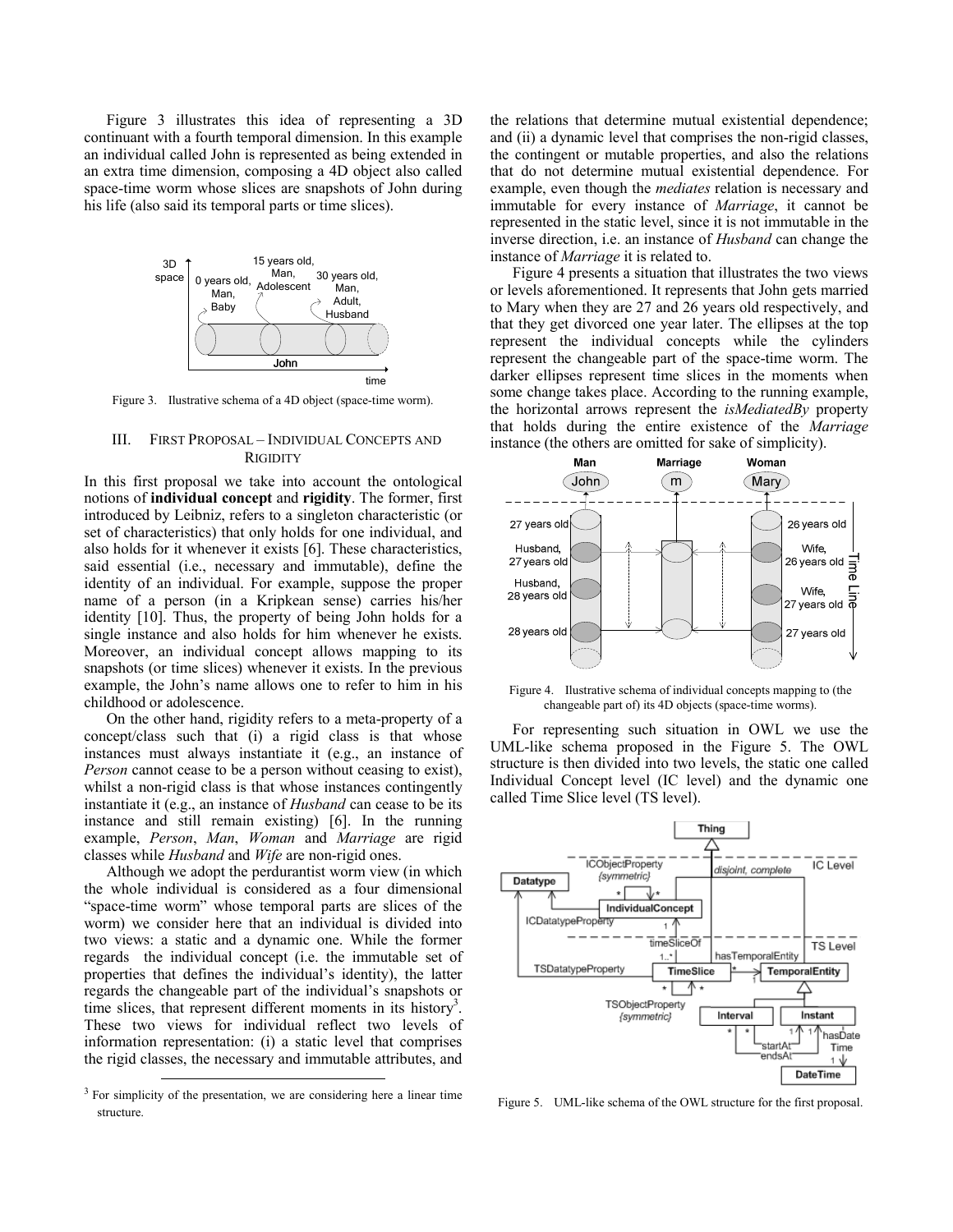Although both levels are static in practice, since any OWL instantiation will always hold (due to the DL's monotonic characteristic), this structure allows the instantiations in a time slice context to be interpreted as holding for the respective individual concept just within a specified time interval.

The *timeSliceOf* relation, which connects both levels, is such that each instance of *IndividualConcept* maps to one or more instance of *TimeSlice* and a time slice refers to one and only one individual concept. Thus, the life-time of an individual concept can be determined by the initial instant of the first time slice and the final instant of the last one. Therefore, every time slice must have exactly one interval with initial and final instants and every individual concept must have at least one time slice for representing its lifetime.

Moreover we propose some methodological guidelines for properly using this proposal. These guidelines are illustrated with the UML-like model<sup>4</sup> depicted in Figure  $6$ , which implements the running example<sup>5</sup>:

**(i)** every domain concept or property must specialize one of the structural elements in figure 4 according to the level they fit. The concepts specialize the *IndividualConcept* or *TimeSlice* classes; domain relations specialize the *ICObjectProperty* or *TSObjectProperty* properties, and attributes specialize the *ICDatatypeProperty* or *TSDatatypeProperty* datatype properties. These elements must not be directly instantiated, i.e., they are *abstract classes*. For example, the *Person* rigid concept specializes the *IndividualConcept* class, the *Husband* anti-rigid concept (indirectly) specializes the *TimeSlice* class, the



Figure 6. The UML-like schema of the running example implemented according to the first proposal.

 4 For the sake of simplicity, from now on we omit from the UML-like models some concepts and relations from the original example.

<sup>5</sup> Although we just exemplify one type of non rigid concepts (called roles in [6]), other types (e.g., phases, role mixins [6]) can also be represented following these guidelines.

*Name* necessary and immutable attribute is represented as the *hasName* datatype property that specializes the *ICDatatypeProperty*, while the *marriedTo* contingent relation specializes the *TSObjectProperty*.

- **(ii)** each subclass of *IndividualConcept* must have as a counterpart a subclass of *TimeSlice*. Thus, the domain and the range of the *timeSliceOf* property must be restricted between the correspondent pair of classes. For example, the *Person* rigid concept, besides specializing the *Person* rigid concept, besides specializing the *IndividualConcept* class, must also have a *PersonTS* counterpart class that specializes the *TimeSlice* class. Moreover, the *timeSliceOf* relation must be restricted in such a way that (a) any instance of *Person* must instantiate it with at least one instance of *PersonTS* and only with its instances; and (b) any instance of *PersonTS* must instantiate it with exactly one instance of *Person* and only with its instances.
- **(iii)** each direct subclass of *TimeSlice* must be a counterpart of exactly one class at IC level. In other words, the contingent concepts must not directly specialize the *TimeSlice* class, but must specialize the counterpart class of its correspondent super-concept. For example, the *Husband* contingent concept must be represented as subclass of *ManTS* that is the time slice counterpart class of its superconcept, namely the *Man* concept.

A simplified instantiation schema <sup>6</sup> for this example model is presented in Figure 7 (which represents the same situation represented in Figure 4). The ellipses at the top represent the individual concepts, more specifically instances of some classes of the IC level (*Man*, *Woman* and *Marriage*). A cylinder represents the temporal projection of the individual concept to which it is connected by a vertical arrow. Each division in the cylinder is a new (contiguous) time slice of the connected individual concept, and thus the vertical arrow represents the instantiation of the *timeSliceOf* property. The temporal extension of each time slice goes until the next one (or until the end of the cylinder for the last division). The horizontal arrows represent the instantiation of



Figure 7. Instantiation schema of the model presented in Figure 6.

 6 From now on we omit from the instantiation schemas some class and property instantiations that are irrelevant to the present discussion.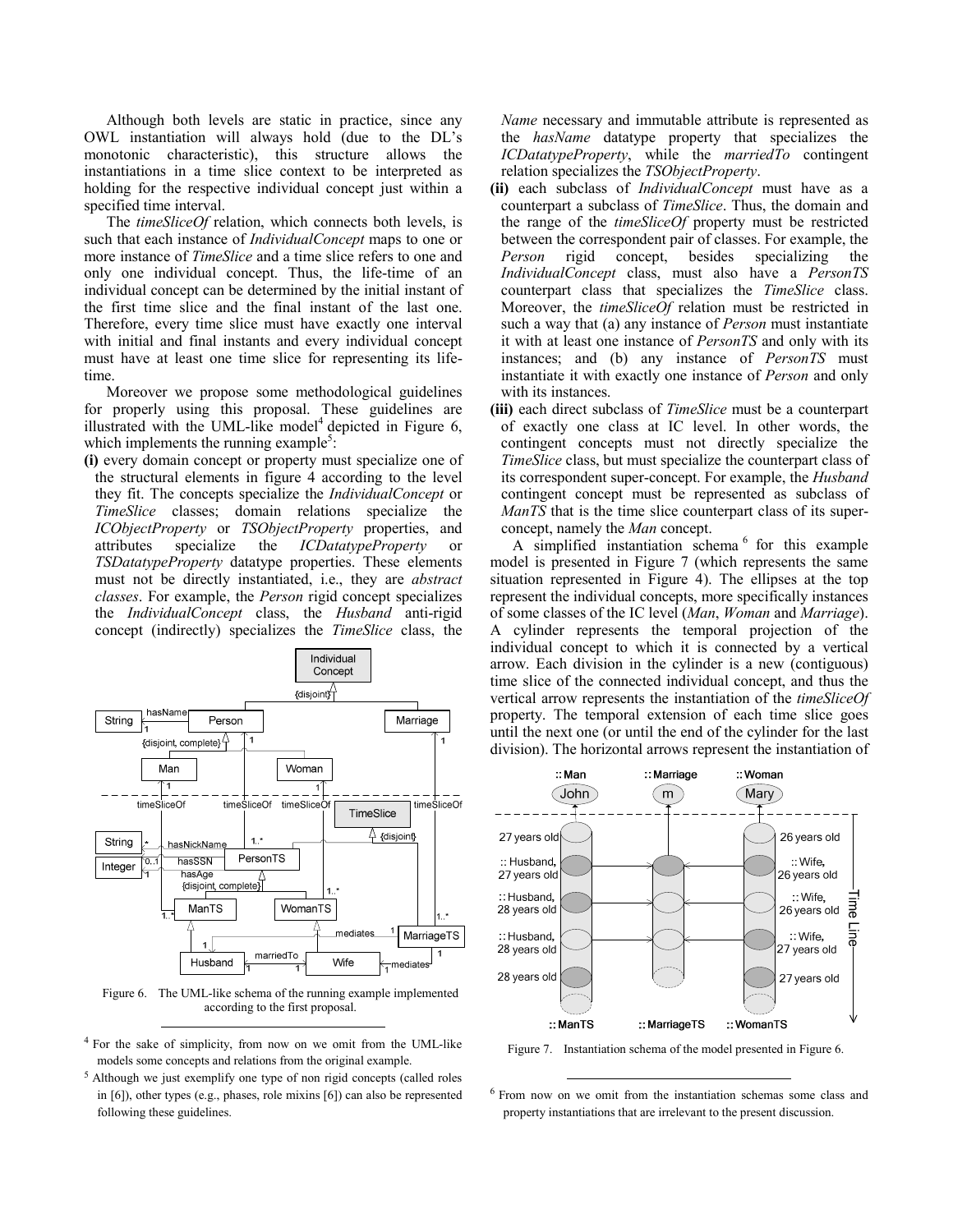the *isMediatedBy* property. The labels beside the time slices indicate the age value and the contingent class instantiation that hold within its time extent. The darker ellipses represent that some change occur w.r.t. the previous time slice.

Although this result is quite close to what we intended to represent, some drawbacks can be observed: (i) any change occurred in a certain time slice leads to what we call a *proliferation of time slices*, which means that every time slice in a chain of connected instances (which includes the one initiating the change) must be duplicated; (ii) in this view, rigid concepts exist both as 3D entities (individual concepts) and as time slices. This is, however, not the case for anti-rigid concepts. This makes the ontological interpretation for the contingent concepts (like *Husband* and *Wife*) rather uncanny; and finally, regarding immutable properties, when they must be represented at the TS (Time Slice) level we both (iii) cannot guarantee their immutability (iv) if we could, we would have a tedious repetition of these immutable properties across the time slices of the same individual concept. Section IV presents a complementary proposal in order to address some of these issues.

#### IV. SECOND PROPOSAL – OBJECTS AND MOMENTS

In this section, we extend our first proposal considering the ontological distinction between the notions of **Objects** and **Moments** [6]. A moment<sup>7</sup> is an individual that only exists in other individuals, and thus is existentially dependent of them. This term is derived from the german *Momente* in the writings of E. Husserl and it denotes, in general terms, what is sometimes named trope, abstract particular, individual accident, or property instance [11]. In this work we are restricted to two special types of moments, namely **Relators** and **Qua Individuals**. The former is also called a relational moment since it *mediates* more than one individual. Moreover, since this relation is necessary and immutable for the relator, it is said existentially dependent of the objects it mediates. Examples are a kiss, a handshake, a covalent bond, a medical treatment, but also social objects such as a flight connection, a purchase order and a commitment or a marriage.

Furthermore, a Qua Individual is a special kind of Intrinsic Moment, since it *inheres in8* only one individual. Intuitively, a qua individual is the way an object participates in a certain relation [12]. This name comes from considering an individual only w.r.t. certain aspects (e.g., John qua student; Mary qua musician) [13,14]. The notion of (relational) qua individual employed here is that of a moment that inhere in an object participating in a material relation. A *material relation* is one that needs a truthmaker to hold, namely a relator. In other words, when two individuals participate in such relation, there must be a relator mediating them. The relator is then composed by the qua individuals that inheres in the mediated individuals due to its participation in the relation. For example, when the objects

*John* and *Mary* are married to each other, there is a relator *Marriage* mediating them. This relator is composed by two qua individuals, namely *JohnQuaHusbandOfMary* and *MaryQuaWifeOfJohn*, which inheres in John and Mary respectively. The qua individual *JohnQuaHusbandOfMary*, represents all properties that *John* acquires by virtue of being related to *Mary* via the *Marriage* relator (e.g., all the commitments and claims). Mutatis Mutandis, the same can be said about *MaryQuaWifeOfJohn*.

The Figure 8 presents the extension of the structure of the first proposal including the aforementioned concepts and relations as abstract structural elements.



Figure 8. UML-like schema of the OWL structure for the 2nd proposal.

The idea is to replace the representation of material relations and the contingent concepts connected to their association ends, with the representation of the elements from which these material relations are derived, namely, the qua individuals and their corresponding inherence and mediation relations. Both inherence and mediation relations immutably hold for the involved moments whenever they exist, thus characterizing that they are existentially dependents of the individuals they are related to. Although these relations do not characterize mutual existential dependence, in this approach they are represented at the IC level and then interpreted as holding for both related individuals during the lifetime of the dependent one. Thereby we avoid their (possibly tedious) repetition at the TS level, guaranteeing their immutability and further reducing the risk of proliferation to the (non-material) relations that hold at the TS level. For instance, the inherence relation between the qua individual *JohnQuaHusbandOfMary* and the object *John*, once holding at the IC level, is constantly represented, immutable and interpreted as holding just during the lifetime of the former.

Once more, a number of methodological guidelines can be put forth for this second proposal. Following Figure 8, we have here that the leaf classes of each level are those that will be specialized by the domain concepts according to the level they fit. For example, the *Person* concept must specialize the *Object* class, as well as its *PersonTS* counterpart class must specialize the *ObjectTS* class.

 $<sup>7</sup>$  In the scope of this work, the term bears no relation to the notion of time</sup> instant in colloquial language.

<sup>8</sup> Inherence is a special type of functional and intransitive existential dependence relation. Mediation is a non-functional type of inherence [6].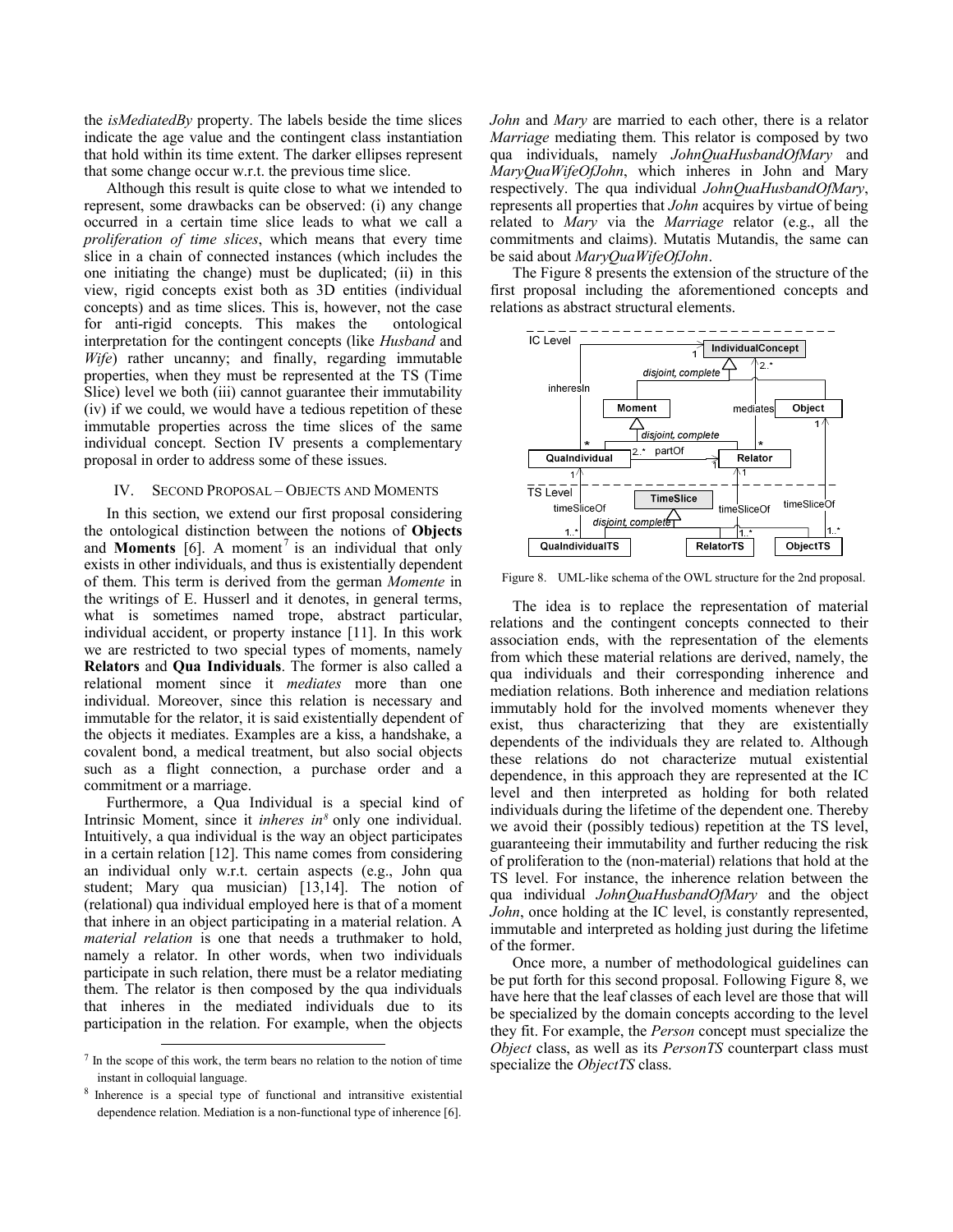Moreover, since the material relation and the related nonrigid concepts are not directly represented, we now represent the respective relator and qua individuals specializing the *Relator* and *QuaIndividual* classes at both levels, and properly restrict the domain, range and cardinality of the *mediates*, *inheresIn* and *partOf* relations. For instance, the *marriedTo* material relation and the *Husband* and *Wife* nonrigid concepts are no longer represented, but the respective *QuaHusband* and *QuaWife* qua individual classes. These classes are connected to the *Marriage* relator class via a *partOf* relation and to the *Man* and *Woman* object classes via an *inheresIn* relation. The UML-like model<sup>9</sup> depicted in Figure 9 follows this approach for implementing the running example.



Figure 9. The UML-like schema of the running example implemented according to the 2nd proposal.

A query language can be used for deriving from a model based on this approach the indirectly represented material relations and contingent concepts. On what follows we present a SQWRL<sup>10</sup> [15] query that allows retrieving from a population of this example model which persons are married to each other in which period of time or, in other words, who contingently participates in the material relation *marriedTo* and in which way they do (qua *Husband* or qua *Wife*).

```
Person(?x) ^ Person(?y) ^
QuaHusband(?qx) ^ inheresIn(?qx, ?x) ^ 
QuaWife(?qy) ^ inheresIn(?qy, ?y) ^ 
Marriage(?m) ^ partOf(?qx, ?m) ^ partOf(?qy, ?m) ^
MarriageTS(?tsm) ^ timeSliceOf(?tsm, ?m) \overline{'}hasTemporalEntity(?tsm, ?te) ^
startsAt(?te, ?ti) ^ endsAt(?te, ?tf) ^
hasDateTime(?ti, ?dti) ^ hasDateTime(?tf, ?dtf) 
 \rightarrow sqwrl:selectDistinct(?x, ?y, ?dti, ?dtf)
```
A simplified instantiation schema for this UML-like model is presented in Figure 10, which represents the same situation presented in Figure 4. However, in this case, the model refrains from directly representing the *marriedTo* material relation as well as the classes *Husband* and *Wife* whose instances participate in this relation.

In the example depicted in Figure 10, it can be noticed that the changes (of the age property) in the individuals' time slices no longer cause proliferation of time slices. This is due to the elimination of the explicit representation of the material relation. In comparison with the instantiation example of the first proposal, in which 13 time slices are necessary, in this approach just 9 time slices are enough, plus 2 extra individual concepts. Although the difference does not seem to be substantial at a first glance, it increases at the pace that we consider changes in other properties (rather than age), or more material relations involving the individuals.





Figure 10. Instantiation schema of the model presented in Figure 9.

Furthermore, the ontological interpretation of (a particular kind of) contingent classes (e.g., *Husband* and *Wife*) is no longer restricted to the time slice context, but it can now be individualized in a qua individual that can have its own characteristics. Indeed, the notion of qua individuals has been used in the literature to ascribe even incompatible characteristics to the same individual, which result from its participation in different relations. This is illustrated by the classical example "*Nixon qua quaker is a pacifist, while Nixon qua republican is not*" [13, 16]. In a model that countenances the notion of qua individuals, this situation can be modeled by having two different moments *NixonQuaQuaker* and *NixonQuaRepublican* inhering in the object *Nixon*. In this case, we take that whilst the former exemplifies pacifism, the latter does not. The Figure 11



Figure 11. Instantiation schema of Nixon classical example.

<sup>&</sup>lt;sup>9</sup> For the sake of simplicity, we once more omit from this model the representation of attributes. We should emphasize, nonetheless, that their representation in this proposal is analogous to the solution just discussed for the case of relations.

<sup>10</sup> SQWRL is a query language based on the rule language SWRL (see: http://www.w3.org/Submission/SWRL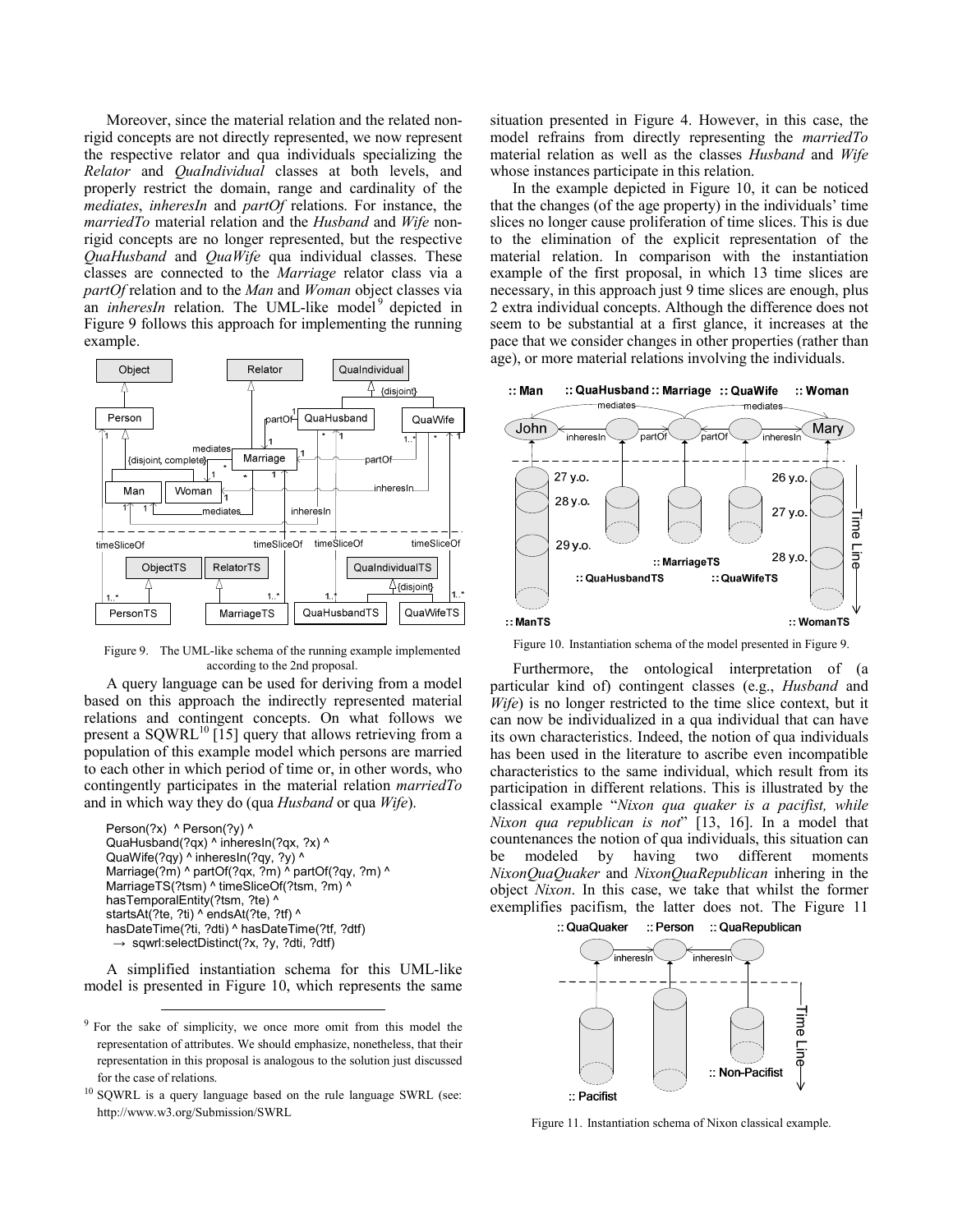illustrates an instantiation of this situation following this proposal (we omit the relators and other supposedly involved individuals).

## V. RELATED WORK

In this section we discuss two works in literature that also apply the perdurantist worm view for representing temporally changing information in OWL. These are the works of Welty & Fikes [3] and Krieger [4,5].

## *A. Ontology for fluents – Welty and Fikes*

Welty and Fikes [3] propose the introduction of fluents in an OWL model, where a fluent is considered a relation that holds within a certain time interval. The main notions involved in this approach are depicted (in a white background) in Figure 12. In this proposal, each instance of an ontology concept can be related to one or more of its temporal slices (or temporal parts) via a *temporalPartOf* relation. The domain of this relation is the *TemporalPart* class whilst the range is defined as the complement of the *TimeInterval* class (which we denote as ~*TimeInterval*). A domain ontology should specialize this structure as follows: (i) all domain specific classes are represented as specializations of the ~*TimeInterval* class and (ii) the properties that can change with time are represented between temporal parts via a *fluentProperty* relation whose domain and range are both defined as the anonymous classes that restrict the *TemporalPart* class.

By strictly following these guidelines, it is not obvious how the running example could be properly represented, since the contingent classes *Husband* and *Wife* would have to be placed specializing ~*TimeInterval*, i.e. they would not be treated as contingent. An approximately equivalent representation is presented in Figure 12 (gray shade classes), excluding the aforementioned contingent concepts. Now, Welty and Fikes´ proposal has been conceived at high level of generality and with the aim of achieving reusability. In fact, it can be demonstrated that not only both modeling



Fikes's proposal.

strategies presented in our approach can be mapped to their proposal but this mapping is performed in a systematic manner once the corresponding methodological guidelines are followed.

A simplified instantiation schema for the UML-like model of Figure 12 is presented in Figure 13, which intends to represent the same situation presented in Figure 4. Notice that the result is quite similar to that one of our first proposal, except for the non rigid concepts that are not explicitly represented (actually they are represented via the instances of anonymous classes in Figure 12).



Figure 13. Instantiation schema of the model presented in Figure 12.

## *B. 4D Reinterpretation - Krieger*

Krieger also proposes a perdurantist approach in [4,5], the so-called 4D interpretation, which is based on the ontology for fluents with the intention of reusing existent ontologies. He suggests that "*what has been an entity now becomes a time slice*", i.e. the original classes of an existent ontology become specializations of *TimeSlice* class, thus the original relations are considered fluent properties, and the instances of these classes can compose an entity called *Perdurant*. The main notions involved in this approach are depicted (in a white background) in Figure 14. Moreover he suggests the immutable relations to be represented between perdurants (instead of between the original classes). Besides representing changeable relations, this approach allows representing concepts that an individual contingently instantiates and presents contributions specifically related to time representation and reasoning.

In contrast with the previous approach, a more natural representation of our running example can be obtained by strictly following this one. In this case, the entire model would be placed as a specialization of *TimeSlice*. Although this is the reason why the contingent classes can now be represented, it gives rise to the problem of arbitrary combination of time slices. It means that a perdurant can be composed by, for example, time slices of table, dog, husband, etc, thus opening up the possibility of creating absurd individuals from an ontological point of view [6]. Figure 12. UML-like schema of the OWL structure for the Welty and This undesirable situation is prevented in our proposal, since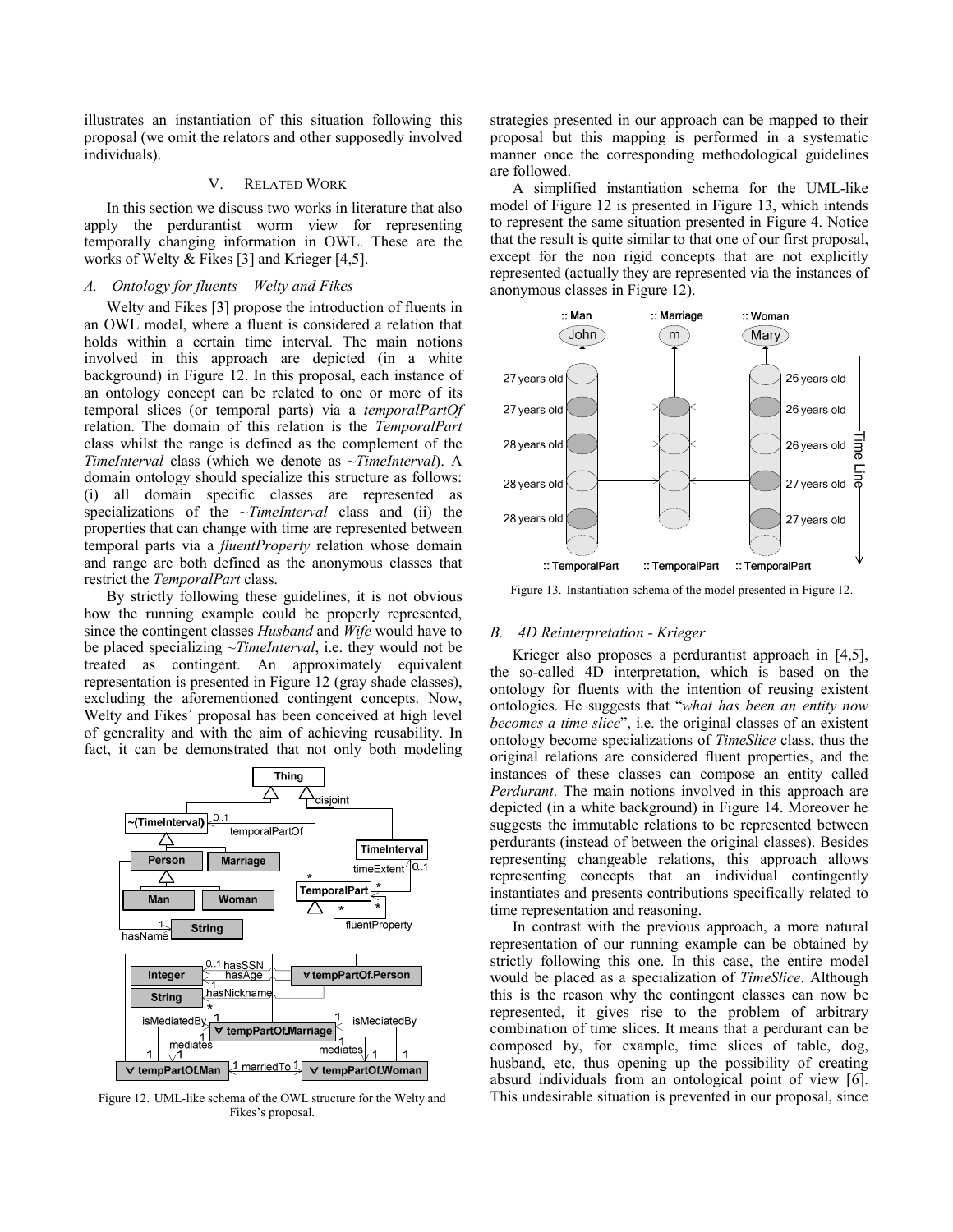

Figure 14. UML-like schema of the OWL structure for the Krieger's proposal.

there every time slice must be an instance of a counterpart class of exactly one individual concept class. In other words, instances of a certain time slice class must always compose individual concepts of the same class type. Figure 14 presents the representation of the running example following this approach (gray shade classes). Once more, it is possible to map both of our proposals to this approach, and again this mapping is performed in a systematic manner once the corresponding methodological guidelines are followed .

A simplified instantiation schema for this UML-like model is presented in Figure 15, which intends to represent the same situation presented in Figure 4. Notice that the result is quite similar to that one of our first proposal, except for the rigid classes that are not represented at the IC level in the Krieger's proposal.

#### VI. FINAL CONSIDERATIONS

In this work we present two complementary and alternative proposals that address the problem of representing temporally changing information in OWL. They are based on the perdurantist theory and benefit from results coming from the discipline of Formal Ontology, in order to restrict the appropriate use of the proposed frameworks.

In the first proposal we combine the perdurantist worm view with the notion of individual concepts for formulating a conceptual structure that allows one to separate the information that (essentially) define the individuals of those



Figure 15. Instantiation schema of the model presented in Figure 14.

that can eventually change. Thereby, we propose an OWL representation for this conceptual structure as well as some methodological guidelines for properly mapping the domain concepts, relations and attributes into the OWL framework. Although this proposal allows one to reasonably represent the intended models, it presents the following drawbacks: (i) proliferation of time slices; (ii) uncanny ontological interpretation of contingent concepts; (iii) repetition of the immutable information on time slice context and (iv) not guaranteeing immutability in the time slice level.

Hereafter, in the second proposal we address some of these drawbacks extending the first proposal with the distinction between objects and moments and the notion of qua individuals. Thereby we reduce the proliferation of time slices, provide an ontological interpretation for the contextually contingent concepts and finally eliminate the repetition and guarantee the immutability of the relations that involve the relators and qua individuals.

As discussed in the previous section, the related works of Welty & Fikes and Krieger are similar to our proposals (even more the first one). However, the lack of commitment to a higher-level foundational framework for guiding the modeling decisions (which is intentional in the first case) has the undesirable side effect of place all the responsibility of making sound modeling choices in the user´s hands.

The table I summarizes the comparison among the two proposals put forth in this paper and the two related works

| Approach             | proliferation<br>of time slices | arbitrary<br>combination<br>of time slices | uncanny ontological<br>interpretation of<br>contingent concepts | repetition of<br>immutable contingent<br>information | not guaranteeing<br>immutability of<br>contingent properties |
|----------------------|---------------------------------|--------------------------------------------|-----------------------------------------------------------------|------------------------------------------------------|--------------------------------------------------------------|
| Ontology for fluents |                                 | $\ast$                                     |                                                                 |                                                      |                                                              |
| 4D reinterpretation  | $\blacksquare$                  |                                            |                                                                 |                                                      |                                                              |
| 1st proposal         |                                 |                                            |                                                                 |                                                      |                                                              |
| 2nd proposal         | $+/-$                           |                                            | $^{+/-}$                                                        | $^{+/-}$                                             | $^{+/-}$                                                     |

TABLE I. ADDRESSED PROBLEMS

\* it is not considered a problem since contingent concepts are not addressed